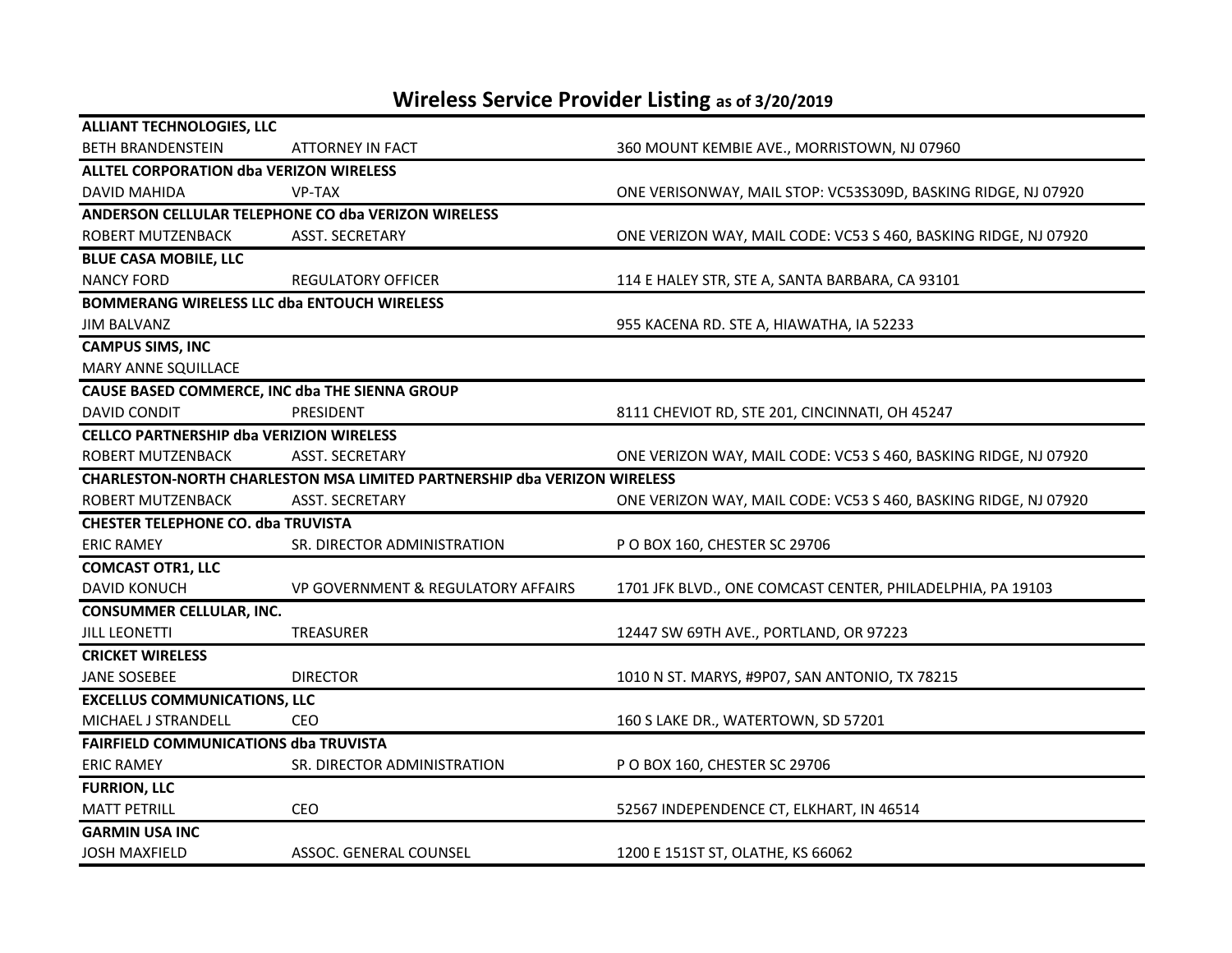| GOOGLE NORTH AMERICA, INC. dba PROJECT FL BY GOOGLE |                                     |                                                         |  |  |
|-----------------------------------------------------|-------------------------------------|---------------------------------------------------------|--|--|
| <b>KATIE PINKSON</b>                                | <b>BUSINESS CONTROLLER</b>          | 8675 W 96TH ST., STE 220, OVERLAND PARK, KS 66212       |  |  |
| <b>GREAT CALL INC dba JITTERBUG</b>                 |                                     |                                                         |  |  |
| <b>BRIAN AMAN</b>                                   | CONTROLLER                          | 10935 VISTA SORRENTO PKWAY, STE 200, SAN DIEGO CA 92130 |  |  |
| <b>INTERNATIONAL SATELLITE SVCS, INC</b>            |                                     |                                                         |  |  |
| SANDRA KIMBALL                                      | PRESIDENT                           | 1004 COLLIER CENTER WAY #204, NAPLES, FL 34110          |  |  |
| <b>KONATEL, INC</b>                                 |                                     |                                                         |  |  |
| <b>DAVID E PRICE</b>                                | <b>COMPLIANCE OFFICER</b>           | 1910 MINNO DR, STE 210, JOHNSTOWN, PA 15905             |  |  |
| <b>LOCUS TELECOMMUNICATIONS dba H2O WIRELESS</b>    |                                     |                                                         |  |  |
| <b>NELSON GOMEZ</b>                                 | <b>REGULATORY OFFICER</b>           | 2200 FLETCHER AVE, STE 600, FORT LEE, NJ 07024          |  |  |
| NEW CINGULAR WIRELESS PCS, LLC dba AT&T MOBILITY    |                                     |                                                         |  |  |
| <b>JANE SOSEBEE</b>                                 | DIRECTOR, LEGISLATIVE AFFAIRS       | 1010 N ST. MARYS, #9P07, SAN ANTONIO, TX 78215          |  |  |
| <b>PATRIOT MOBILE LLC</b>                           |                                     |                                                         |  |  |
| <b>BETH BRANDENSTEIN</b>                            | <b>ATTORNEY IN FACT</b>             | 640 FAIRWAY VIEW TERRACE, SOUTHLAKE, TX 76092           |  |  |
| PLINTRON TECHNOLOGIES USA LLC                       |                                     |                                                         |  |  |
| RICHARD PELLY                                       | <b>VP OF SALES &amp; OPERATIONS</b> | 11811 NE 1ST ST., STE A-201, BELLEVUE, WA 98005         |  |  |
| <b>PURETALK HOLDINGS, LLC</b>                       |                                     |                                                         |  |  |
| MELISSA DRISKELL                                    | REGULATORY MGR.                     | 4113 MONTICELLO ST, COVINGTON GA 30014                  |  |  |
| <b>Q LINK MOBILE LLC</b>                            |                                     |                                                         |  |  |
| <b>ISSA ASAD</b>                                    |                                     | 499 E SHERIDAN ST, STE 400, DANIA BEACH, FL 33004       |  |  |
| <b>READY WIRELESS, LLC</b>                          |                                     |                                                         |  |  |
| <b>JIM BALVANZ</b>                                  | <b>CFO</b>                          | 955 KACENA BLVD, STE A, HIAWATHA, IA 52233              |  |  |
| <b>REPUBLIC WIRELESS, INC.</b>                      |                                     |                                                         |  |  |
| <b>CHRIS CHUANG</b>                                 | CEO                                 | 900 MAIN CAMPUS DR., STE 500, RALEIGH NC 27606          |  |  |
| RIDGEWAY TELEPHONE CO. dba TRUVISTA                 |                                     |                                                         |  |  |
| <b>ERIC RAMEY</b>                                   | SR. DIRECTOR ADMINISTRATION         | P O BOX 160, CHESTER SC 29706                           |  |  |
| <b>ROK MOBILE INC.</b>                              |                                     |                                                         |  |  |
| AMANDA GUCICH                                       | REGULATORY MGR.                     | 107 W MICHIGAN AVE, 4TH FLOOR, KALAMAZOO, MI 49007      |  |  |
| <b>SAGENET LLC</b>                                  |                                     |                                                         |  |  |
| ANDREW RUIZ DE GAMBOA                               | <b>REGULATORY OFFICER</b>           | 10740 PARKRIDGE BLVD, RESTON VA 20191                   |  |  |
| SI WIRELESS, LLC                                    |                                     |                                                         |  |  |
| <b>BETH BRANDENSTEIN</b>                            | <b>ATTORNEY IN FACT</b>             | 1595 PEACHTREE PARKWAY, STE 204-337, CUMMING, GA 30041  |  |  |
| <b>SPECTRUM MOBILE, LLC</b>                         |                                     |                                                         |  |  |
| <b>BETTY J SANDERS</b>                              | <b>VP</b>                           | 12405 POWERSCOURT DR, ST LOUIS, MISSOURI 63131          |  |  |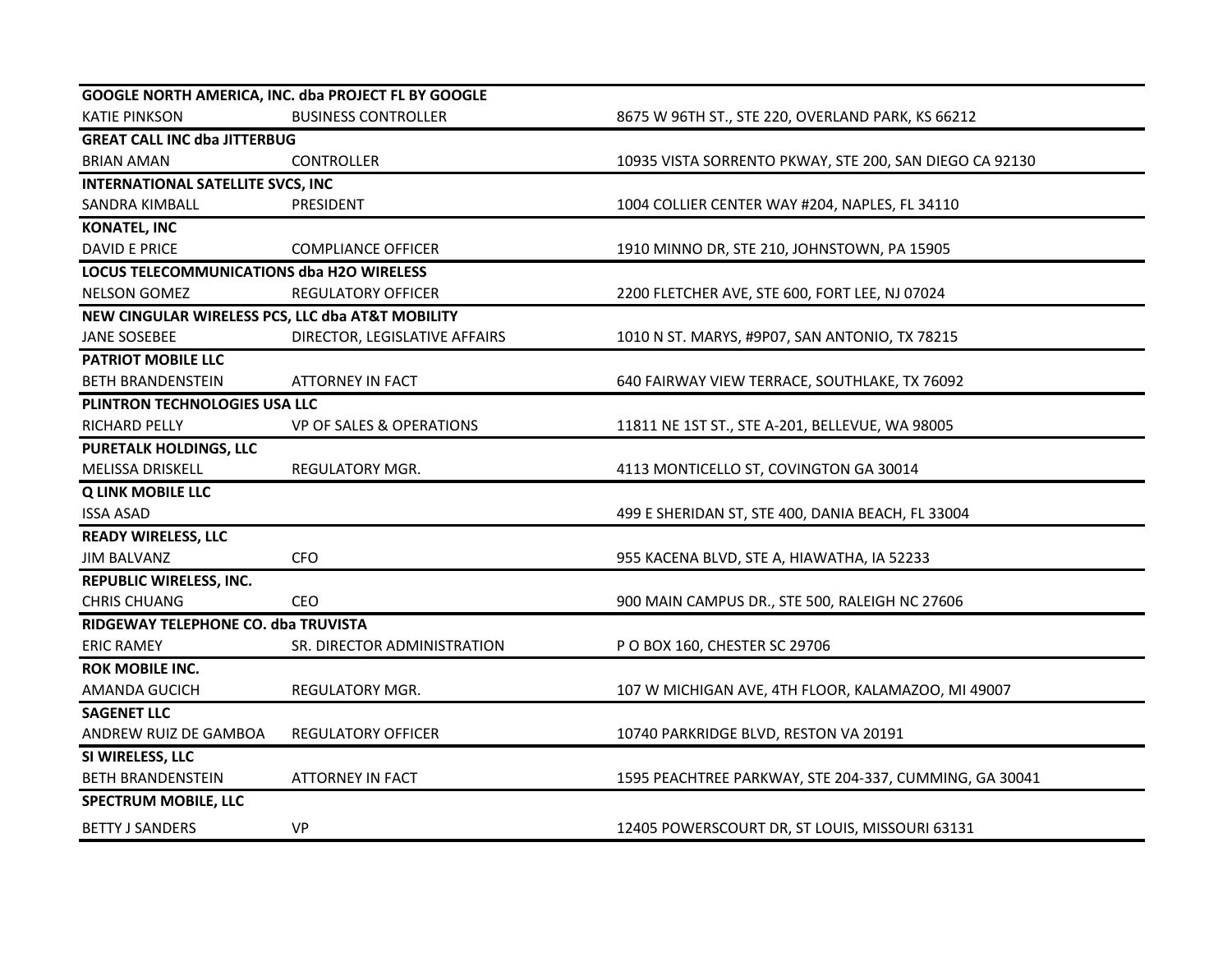| SPRINT SPECTRUM LP/PHILLIECOLP dba SPRINT PCS               |                                                         |                                                          |  |  |
|-------------------------------------------------------------|---------------------------------------------------------|----------------------------------------------------------|--|--|
| <b>BILL ATKINSON</b>                                        | SR. COUNSEL GOV'T AFFAIRS                               | 3065 AKERS MILL RD SE, MS: GAATLD0102, ATLANTA, GA 30339 |  |  |
| <b>STREAM COMMUNICATIONS, LLC</b>                           |                                                         |                                                          |  |  |
| <b>BETH BRANDENSTEIN</b>                                    | <b>ATTORNEY IN FACT</b>                                 | 1950 N STEMMONS FREEWAY, STE 3000, DALLAS TX 75207       |  |  |
| TAG MOBILE, LLC                                             |                                                         |                                                          |  |  |
| <b>MARY CALDERON</b>                                        | <b>VP OF REGULATORY</b>                                 | 1330 CAPITAL PARKWAY, CARROLLTON, TX 75006               |  |  |
| <b>TELLO, LLC</b>                                           |                                                         |                                                          |  |  |
| <b>ABDUL MOLVI</b>                                          | <b>CFO</b>                                              | 4780 ASHFORD DUNWOODY RD, STE A236, ATLANTA GA 30338     |  |  |
| TELRITE CORP. dba LIFE WIRLESS                              |                                                         |                                                          |  |  |
| <b>MELISSA DRISKELL</b>                                     | REGULATORY MGR.                                         | 4113 MONTICELLO ST, COVINGTON GA 30014                   |  |  |
| THE PEOPLE'S OPERATOR USA, LLC                              |                                                         |                                                          |  |  |
| <b>BETH BRANDENSTEIN</b>                                    | <b>ATTORNEY IN FACT</b>                                 | 915 BROADWAY, STE 1306, NEW YOUR NY 10010                |  |  |
| TING, INC.                                                  |                                                         |                                                          |  |  |
| <b>CHRISTINA MEYERING</b>                                   | <b>CONTROLLER</b>                                       | 96 MOWAT AVE, TORONTO, ON M6K 3M1                        |  |  |
| T-MOBILE USA, INC dba METROPCS GEORGIA, LLC,                |                                                         |                                                          |  |  |
| ALEXANDRA HERMAN                                            | <b>CORPORATE COUNSEL</b>                                | 12920 SE 38TH STREET, BELLEVUE, WA 98006                 |  |  |
|                                                             | T-MOBILE USA, INC dba SUNCOM WIRELESS OPERATING CO, LLC |                                                          |  |  |
| ALEXANDRA HERMAN                                            | <b>CORPORATE COUNSEL</b>                                | 12920 SE 38TH STREET, BELLEVUE, WA 98006                 |  |  |
| T-MOBILE USA, INC dba T-MOBILE SOUTH LLC                    |                                                         |                                                          |  |  |
| ALEXANDRA HERMAN                                            | <b>CORPORATE COUNSEL</b>                                | 12920 SE 38TH STREET, BELLEVUE, WA 98006                 |  |  |
| USCOC OF S. C. RSA #4, INC dba U.S. CELLULAR                |                                                         |                                                          |  |  |
| <b>JOHN GOOKLEY</b>                                         | <b>REGULATORY OFFICER</b>                               | 8410 W BRYN MAWR AVE, CHICAGO, ILLINOIS 60631            |  |  |
| UVNV, INC                                                   |                                                         |                                                          |  |  |
| <b>BETH BRANDENSTEIN</b>                                    | <b>ATTORNEY IN FACT</b>                                 | 1550 SCENIC AVE, STE 100, COSTA MESA, CA 92626           |  |  |
| <b>VERIZON WIRELESS OF THE EAST LP dba VERIZON WIRELESS</b> |                                                         |                                                          |  |  |
| ROBERT MUTZENBACK                                           | ASST. SECRETARY                                         | ONE VERIZON WAY, MAIL CODE: VC53 S 480                   |  |  |
| VODAFONE US INC. dba VODAFONE AMERICAS                      |                                                         |                                                          |  |  |
| <b>BRYAN GANNO</b>                                          | <b>ASST. TREASURER</b>                                  | 999 18TH ST., STE 1750, DENVER, CO 80202                 |  |  |
| WING TEL, INC dba WING                                      |                                                         |                                                          |  |  |
| <b>BETH BRANDENSTEIN</b>                                    | <b>VP OF REGULATORY</b>                                 | 1595 PEACHTREE PARKWAY, STE 201-337, CUMMING, GA 30041   |  |  |
| WORKING ASSETS FUNDING SERVICES, INC. dba CREDO             |                                                         |                                                          |  |  |
| <b>JEAN PARKER</b>                                          | <b>LEGAL DIRECTOR</b>                                   | 101 MARKET ST, STE 700, SAN FRANCISCO, CA 94105          |  |  |
| ZEFCOM, LLC dba TELISPIRE PCS                               |                                                         |                                                          |  |  |
| MICHELLE HOOKER                                             | DIRECTOR OF ACCOUNTING                                  | 4245 KEMP BLVD, STE 220, WICHITA FALLS, TX 76308         |  |  |